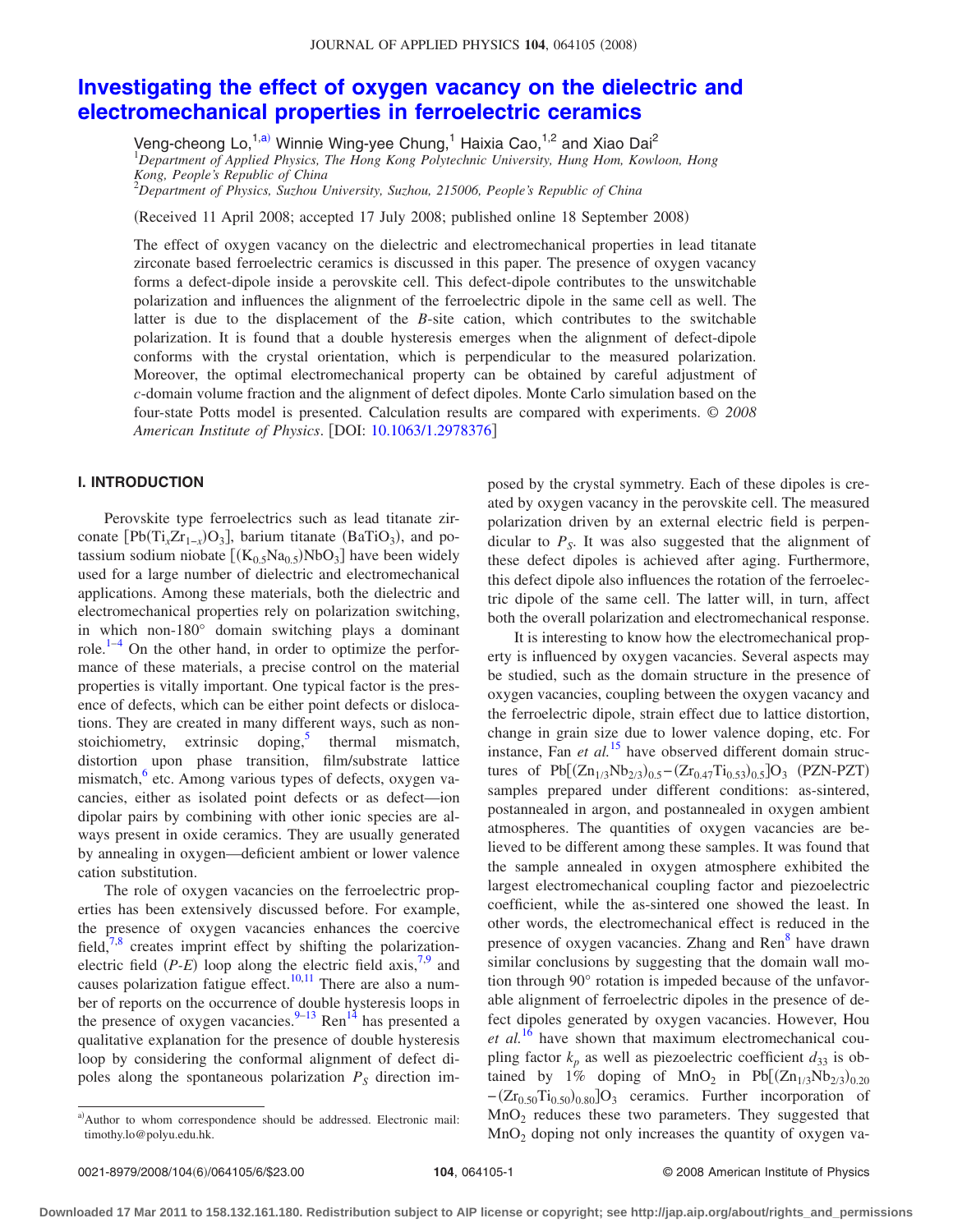cancies, but also influences the crystal structure and microstructure. The increase in electromechanical properties in the presence of oxygen vacancies suggests that the latter is not necessarily a detrimental factor on the device performance. Furthermore, their effects on the microstructure as well as their role on the polarization switching should be explored.

The role of dislocations on the ferroelectric properties has also been studied. For instance, Alpay *et al.*<sup>[17](#page-5-13)</sup> have performed theoretical investigation using thermodynamic analysis. The coupling between the dislocation-induced stress and polarization results in polarization gradient near the dislocation. The polarization gradient reduces the polarization in a region over several nanometers. This in turn imposes a critical thickness below which the ferroelectricity is unstable. Similarly, Balzar *et al.*<sup>[18](#page-5-14)</sup> have derived the shift in Curie– Weiss temperature in the presence of inhomogeneous strain using thermodynamic Gibbs free energy approach. They attributed the inhomogeneous strain to misfit dislocations, threading dislocations, and nonrandomly distributed point defects. However, either the inhomogeneity in strain or in polarization does not necessarily deteriorate the material properties. For instance, Zhong *et al.*[19](#page-5-15) have observed enhanced piezoelectric response in multilayered and heterogeneous  $Ba_{1-x}Sr_xTiO_3$  thin films and in compositionally graded<br>BaTiO<sub>3</sub> -  $Ba_{1-x}Sr_xTiO_3$  and PbTiO<sub>3</sub> -  $Pb_{1-x}Zr_xTiO_3$ and PbTiO<sub>3</sub>−Pb<sub>1−*x*</sub>Zr<sub>*x*</sub>TiO<sub>3</sub></sub> systems.<sup>20</sup>

In this work, we try to investigate the coupling effect of oxygen vacancy with the ferroelectric dipole of each perovskite cell. The theoretical modeling and numerical simulation are presented in next section. The simulation results are presented in Sec. III.

#### **II. THEORY AND MODELING**

In this work, we are investigating the dielectric and electromechanical properties of a lead titanate zirconate Pb(Ti<sub>1-*x*</sub>Zr<sub>*x*</sub>)O<sub>3</sub> (PZT) single crystal in tetragonal phase. The crystal is in multidomain configuration, where the polarization of *c*-domain is along the *z*- axis (or longitudinal axis), and *a*-domain along either *x*- or *y*- axis (or transverse axis). Due to the equivalence between the two transverse directions, it is desirable to simply the system into a twodimensional one in order to reduce the computation. Consequently, we adopt a two-dimensional four-state Potts model with  $N_x$  and  $N_z$  perovskite cells along x and z directions, respectively. The width and thickness of the sample are *w*  $=N_x\Delta$  and  $d=N_z\Delta$ , respectively, where  $\Delta$  is the size of a cell. The use of Potts model enables us to simulate the interaction of oxygen vacancy in each cell, the ferroelastic response in a 90° dipolar rotation, and the association between the ferroelectric dipoles and ferroelastic strain states. The detailed description of this model can be referred to the previous publications.<sup>7[,21](#page-5-17)</sup> A ferroelectric dipole at a cell is a result of the displacement of the *B*-site cation from the center of symmetry. In the tetragonal phase under the two-dimensional geometry, it has four different states denoted by the following pseudospin matrices:

$$
\hat{S}_{i,j} = \hat{S}_a = \begin{pmatrix} 1 \\ 0 \end{pmatrix}, \quad \text{(along } + z \text{ direction)},
$$
\n
$$
\hat{S}_{i,j} = \hat{S}_b = \begin{pmatrix} 0 \\ 1 \end{pmatrix}, \quad \text{(along } + x \text{ direction)},
$$
\n
$$
\hat{S}_{i,j} = \hat{S}_c = \begin{pmatrix} -1 \\ 0 \end{pmatrix}, \quad \text{(along } -z \text{ direction)},
$$
\n
$$
\hat{S}_{i,j} = \hat{S}_d = \begin{pmatrix} 0 \\ -1 \end{pmatrix}, \quad \text{(along } -x \text{ direction)},
$$
\n(1)

where  $0 \le i \le N_x$  and  $0 \le j \le N_z$  represent the position of the cell in the crystal. Likewise, if an oxygen vacancy exists in a cell, it can be located at one of the four faces. The vacancy states can be described by the following matrices:

<span id="page-1-0"></span>
$$
\hat{V}_{i,j} = \begin{cases}\n\begin{pmatrix}\n0 \\
0\n\end{pmatrix} & \text{absent} \\
\begin{pmatrix}\n1 \\
0\n\end{pmatrix} & \text{top} \\
\begin{pmatrix}\n0 \\
1\n\end{pmatrix} & \text{left}\n\end{cases} = \begin{cases}\n\begin{pmatrix}\n-1 \\
0\n\end{pmatrix} & \text{bottom} \\
\begin{pmatrix}\n0 \\
-1\n\end{pmatrix} & \text{right}\n\end{cases}, (2)
$$

where the zero matrix represents the absence of vacancy. The number of vacancies in the system is  $N_V$ , where  $N_V < N_x N_z$ . In the presence of the top and bottom surfaces, the distribution of oxygen vacancies along the thickness direction is given by

$$
f_V(z) = \frac{1}{\Delta} \left( \frac{N_V}{N_x} \right) \frac{\exp(-z/Lz_1) + \exp[-(d-z)/Lz_2]}{Lz_1[1 - \exp(-d/Lz_1)] + Lz_2[1 - \exp(-d/Lz_2)]},
$$
\n(3)

where  $Lz_1$  and  $Lz_2$  are characteristic distribution lengths of oxygen vacancies at the top and bottom surfaces. Note that when  $Lz_1 = Lz_2 \ge d$ , the distribution becomes uniform given by  $f_V(z) = N_V/wd$ . Furthermore,

$$
\int_0^w \left[ \int_0^d f_V(z) dz \right] dx = N_V.
$$
 (4)

The probabilities of the oxygen vacancy at the different positions of a cell are denoted by  $p_T$ ,  $p_L$ ,  $p_B$ , and  $p_R$  corresponding to the top, left, bottom, and right faces, respectively, i.e., associated with the vacancy states  $\hat{V}_{i,j}$  of Eq. ([2](#page-1-0)). It is also restricted that  $p_T + p_L + p_B + p_R = 1$ . We will discuss the effect of oxygen vacancy in the following paragraph.

First of all, an oxygen vacancy is created by the removal

**Downloaded 17 Mar 2011 to 158.132.161.180. Redistribution subject to AIP license or copyright; see http://jap.aip.org/about/rights\_and\_permissions**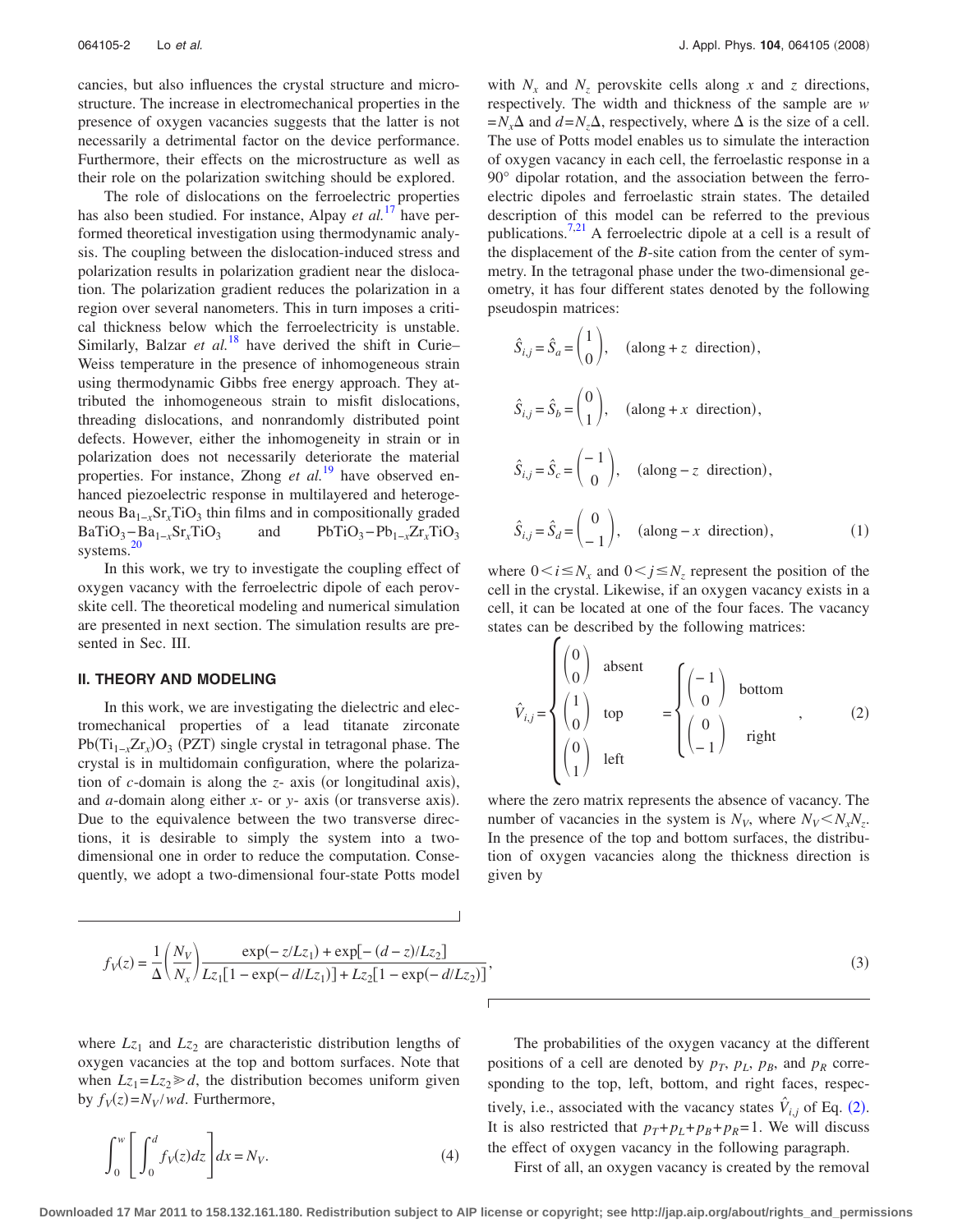<span id="page-2-0"></span>

FIG. 1. (Color online) Local electric fields induced in the neighboring cells in the presence of a defect dipole formed by an oxygen vacancy at the top face of the cell.

of an oxygen ion in one of the faces of the perovskite cell. It is positively charged and forms a defect-dipole  $P<sub>D</sub>$  with the direction pointing from the cell center toward the vacancy, even without other doping species. On one hand, the *B*-site cation in the same cell, such as  $Ti^{4+}$ , will displace away from the vacancy site and result in a ferroelectric dipole antiparallel to the defect dipole due to the Columbic repulsion between  $Ti^{4+}$  and the oxygen vacancy.<sup>7,[21](#page-5-17)</sup> This effect can be represented by the additional Hamiltonian term

<span id="page-2-3"></span>
$$
H_a = H_{V1} \hat{V}_{i,j}^T \hat{S}_{i,j},
$$
\n(5)

where  $H_{V1}$  is the coupling coefficient and the superscript  $T$ after a generic matrix  $\hat{X}$  denotes the transpose matrix of  $\hat{X}$ .  $H_{V1}$  bears a positive sign, reflecting that the antiparallel alignment between the two dipoles is preferred.

Second, in the presence of a defect-dipole  $P<sub>D</sub>$ , local electric fields in the neighboring cells are induced, as shown in Fig. [1.](#page-2-0) The magnitudes of these fields at the nearest neighbors are

$$
E_{d1} = \frac{2P_D \Delta}{4\pi\epsilon_0(\Delta - b/2)^2(\Delta + b/2)^2}
$$
 (6)

and

$$
E_{d2} = \frac{P_D}{4\pi\varepsilon_o(\Delta^2 + b^2/4)^{3/2}},\tag{7}
$$

where *b* is the distance of the oxygen vacancy away from the center of the cell. The dipole field drops rapidly by the  $1/r<sup>3</sup>$ dependence. The induced field at the second nearest neighbors or beyond can thus be ignored. Conversely, defect dipole induced fields from the four nearest neighbors of a cell located at  $(i, j)$  can be obtained by the following relations:

$$
\hat{E}_{i,j}^V = \begin{pmatrix} E_{d1}(\hat{V}_{i,j-1,z} + \hat{V}_{i,j+1,z}) - E_{d2}(\hat{V}_{i-1,j,z} + \hat{V}_{i+1,j,z}) \\ - E_{d2}(\hat{V}_{i,j-1,x} + \hat{V}_{i,j+1,x}) + E_{d1}(\hat{V}_{i-1,j,x} + \hat{V}_{i+1,j,x}) \end{pmatrix},
$$
\n(8)

where  $\hat{V}_{m,n,z}$  and  $\hat{V}_{m,n,x}$  are the *z*-and *x*-components (or first and second row), respectively, of the matrix  $\hat{V}_{m,n}$  located at a position  $(m, n)$ .

The presence of oxygen vacancy also induces a local tensile stress on the same cell. Uchida  $et al.<sup>22</sup>$  $et al.<sup>22</sup>$  $et al.<sup>22</sup>$  have observed the presence of residual tensile stress in Pb-poor  $PbTiO<sub>3</sub> film$ where lead and oxygen vacancies exist. Gupta and Katiyar<sup>23</sup>

have investigated the lattice optical phonons in strontium titanate thin films using Raman spectroscopy. They concluded that development of microstress/strain was possibly due to the incorporation of defects such as oxygen vacancies. Though the system they have studied is strontium titanate, which is in cubic phase at room temperature, it has a perovskite structure. There are also reports on the presence of local strain fields at the proximity of mismatch dislocations.<sup>6</sup> The vacancy-induced stress can be described by the following expression:

<span id="page-2-1"></span>
$$
\hat{\sigma}_{i,j}^V = \begin{cases}\n\sigma_1 \\
0 \\
\sigma_1\n\end{cases}
$$
 for vacancy at the top or bottom face  
\n
$$
\hat{\sigma}_{i,j}^V = \begin{pmatrix}\n0 \\
0 \\
\sigma_1\n\end{pmatrix}
$$
 for vacancy at the left or right face, (9)

where  $\sigma_1 > 0$  is a constant stress. It is noted from Eq. ([9](#page-2-1)) that this stress is longitudinal if the vacancy is at the top or bottom face or transverse if the vacancy is at the left or right face.

The system Hamiltonian is given by the following expression:

<span id="page-2-2"></span>
$$
H = -J \sum_{i,j,k,l} \hat{S}_{i,j}^T \hat{S}_{k,l} - P_S \sum_{i,j} \hat{E}_{i,j}^T \hat{S}_{i,j} - \sum_{i,j} \hat{\sigma}_{i,j}^T \hat{\epsilon}_{i,j}
$$

$$
- \alpha \sum_{i,j,k,l} \hat{\epsilon}_{i,j}^{F^T} \hat{\epsilon}_{k,l}^F + H' + H_a,
$$
(10)

where *J* is the coupling coefficient between the neighboring ferroelectric dipoles,  $P<sub>S</sub>$  the saturation polarization,  $\hat{\sigma}_{i,j}$  the strain at each cell,  $\alpha$  the coupling coefficient between neighboring ferroelastic strain states. The term  $H'$  caters for the effect of anisotropic switching of dipoles through 90° rotation, $^{21}$  which can be expressed as

$$
H' = -\sum_{i,j} h_{CA}(\phi_C - \phi_A) |\hat{n}^T \hat{S}_{i,j}|,
$$
\n(11)

where  $h_{CA}$  is the energy barrier for switching a ferroelectric dipole from *c*- to *a*-domain,  $\phi_C$  and  $\phi_A = 1 - \phi_C$  are volume fractions of  $c$ -domains and  $a$ -domains, respectively,  $\hat{n}$  is a longitudinal unit matrix, given by  $\hat{n} = \begin{pmatrix} 1 \\ 0 \end{pmatrix}$  $\binom{0}{0}$ . The last term in Eq.  $(10)$  $(10)$  $(10)$   $H_a$  incorporates the effect of oxygen vacancy, as discussed in Eq.  $(5)$  $(5)$  $(5)$ . It is assumed that only oxygen vacancyinduced stress given by Eq.  $(10)$  $(10)$  $(10)$  exists and there is no external stress, so that  $\hat{\sigma}_{i,j} = \hat{\sigma}_{i,j}^V$ . Moreover, this internal stress is inhomogeneous in space but constant in time. A uniform periodic external alternating electric field is applied along the longitudinal direction and the total electric field is given by

$$
\hat{E}_{i,j} = \hat{E}_{\text{ext}}(t) + \hat{E}_{i,j}^V.
$$
\n(12)

Finally, the strain in each cell can be divided into three contributions: ferroelastic strain  $\hat{\epsilon}^F_{i,j}$  associated with the rotation of a ferroelastic dipole, elastic strain  $\hat{\epsilon}_{i,j}^{\text{el}}$  governed by the elastic property of the sample, and field-induced strain  $\hat{\epsilon}_{i,j}^{\text{FI}}$ attributed to the distortion of cell due to the charge separation. The last strain component is related to the electric field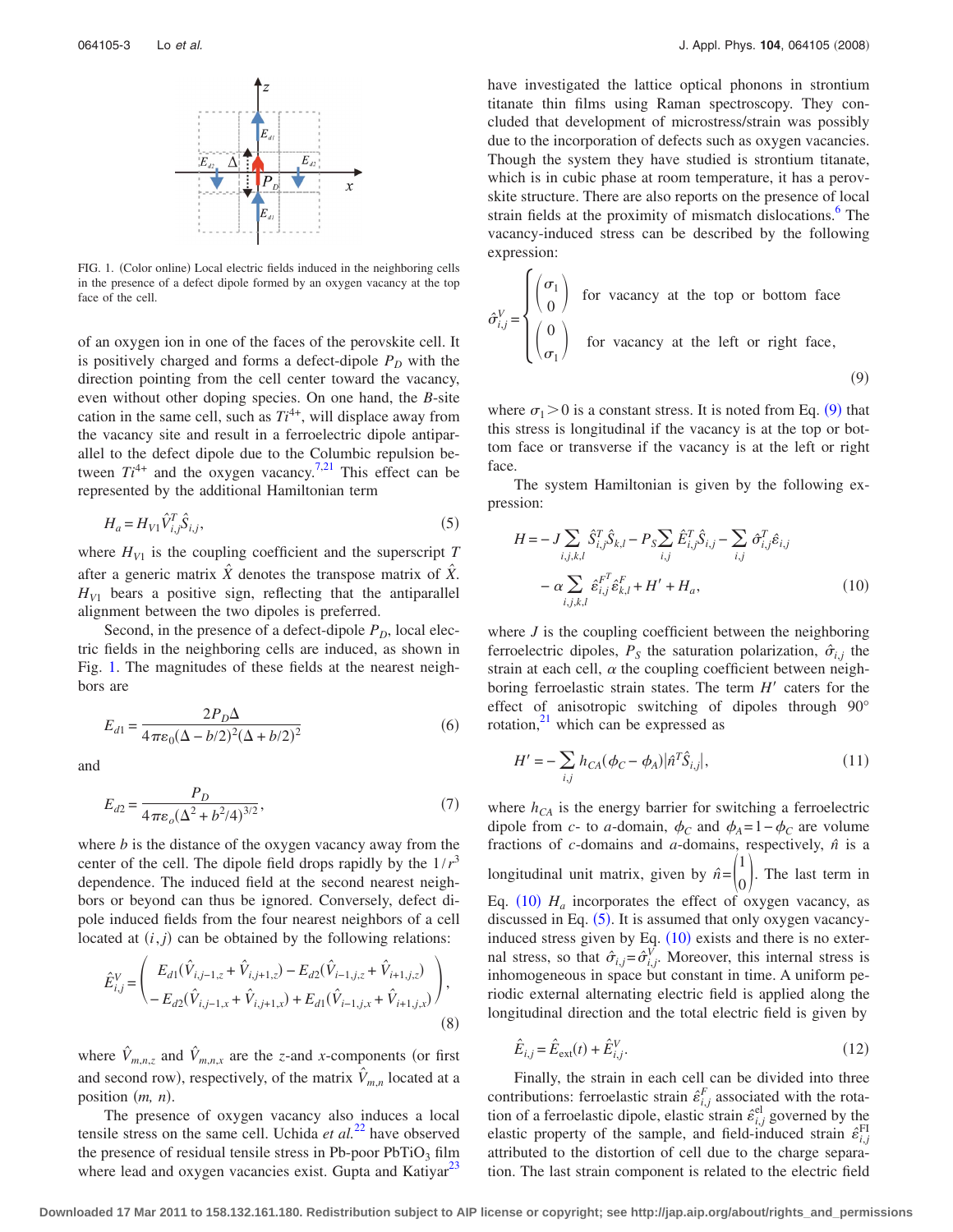<span id="page-3-0"></span>

FIG. 2. (a) Displacement vector–electric field (D-*E*) hysteresis loops and (b) Longitudinal strain-electric field ( $\varepsilon$ <sub>3</sub>−*E*) butterfly loops under two different amounts of oxygen vacancies:  $N_V=0$  (solid curve) and  $N_V=6000$  (dashed curve).

via the piezoelectric  $(d_{33} \text{ and } d_{31})$  and electrostrictive coefficients  $(q_{333}$  and  $q_{331})$ . The explicit expressions of these strain components have been discussed before.<sup>21</sup>

In the present calculation, it is assumed that the sample is initially unpoled and divided into a number of domains randomly aligned with the four different orientations. Furthermore, the vacancy species are immobile. The ensemble of dipoles  $\{\hat{S}_{i,j}\}\$  then evolves in time according to the Metropolis algorithm. The overall polarization and strain at each time instance are evaluated by their ensemble averages, such as

$$
P_s \sum_{i,j} \{ \hat{n}^T \hat{S}_{i,j} \}
$$
  

$$
P = \frac{N_x N_z}{N_x N_z}
$$
 (13)

and

$$
\varepsilon_3 = \frac{1}{N_x N_z} \sum_{i,j} \hat{n}^T (\hat{\varepsilon}_{i,j} - \hat{\varepsilon}_{i,j}^0). \tag{14}
$$

#### **III. RESULTS AND DISCUSSION**

The double hysteresis loop and the electromechanical property induced by oxygen vacancies are simulated. The displacement vector-electric field (D-E) loops and strainelectric field  $(\varepsilon_3 - E)$  butterfly loops in the presence and absence of oxygen vacancies are then compared, as shown in Figs.  $2(a)$  $2(a)$  and  $2(b)$ . The presence of oxygen vacancies is characterized by  $N_V=6000$ , while  $N_V=0$  in their absence. They are denoted by dashed and solid lines, respectively. It is observed that the double hysteresis loop and the reduction of

<span id="page-3-1"></span>

FIG. 3. Effect of the *c*-domain volume fractions  $\phi_C$  on (a) *D-E* hysteresis loop and (b)  $\varepsilon_3$ -*E* butterfly loop. The values of  $\phi_C$  are 0.1 (solid), 0.3 (dashed), and 0.9 (dotted), respectively. The vacancy profile remains unchanged among these curves:  $p_T = p_B = 0.10$  and  $p_L = p_R = 0.40$ .

butterfly loop occur in the presence of oxygen vacancies. The numerical parameters used for this simulation are magnitude of the alternating electric field  $E<sub>o</sub>=1.0$ , frequency=400, temperature  $T=1.2$ , Young's modulus=2, Poisson ratio = 0.3,  $P_s$  = 1, piezoelectric coefficients  $d_{33}$  = 0.02, and  $d_{31}$  =  $-0.01$ , electrostrictive coefficients  $q_{333}=0.05$  and  $q_{331}=$  $-0.025$ ,  $E_{d1} = 1.5$ ,  $E_{d2} = 0.2$ ,  $\sigma_1 = 0.5$ ,  $h_{CA} = 1.0$ ,  $\phi_C = 0.3$ ,  $p_T$  $=p_B=0.10$ , and  $p_L=p_R=0.40$ .

The effects of the *c*-domain volume fraction and hence the anisotropic switching on the hysteresis and butterfly loops are shown in Figs.  $3(a)$  $3(a)$  and  $3(b)$ , respectively. The vacancy profile in these graphs is the same as for Figs.  $2(a)$  $2(a)$ and  $2(b)$  $2(b)$ . At low  $\phi_C$  value, most of the ferroelectric dipoles are preferentially aligned along the transverse (or 100) direction at small electric field. They can be switched to longitudinal (or 001) direction only when the electric field is very large, resulting in a double hysteresis loop. Moreover, the loop area depends on the ability of ferroelectric switching through 90° rotation of these dipoles. Consequently, the larger the  $\phi_C$  value gives rise to the larger loop area as the switching becomes easier. On the other hand, the strainelectric field butterfly loop is largest at some moderate  $\phi_C$ value. At low  $\phi_C$ , most of the ferroelectric dipoles are clamped along the transverse direction, and only a few of them can be switched toward the longitudinal direction even at a very high electric field. It results in a small longitudinal strain. On the contrary, at a high  $\phi_C$  value, these dipoles are automatically aligned along the longitudinal direction. The application of electric field only flips them from one longitudinal direction to the other. It creates a large change in polarization but a small change in longitudinal strain.

The vacancy distribution at different faces of a cell, as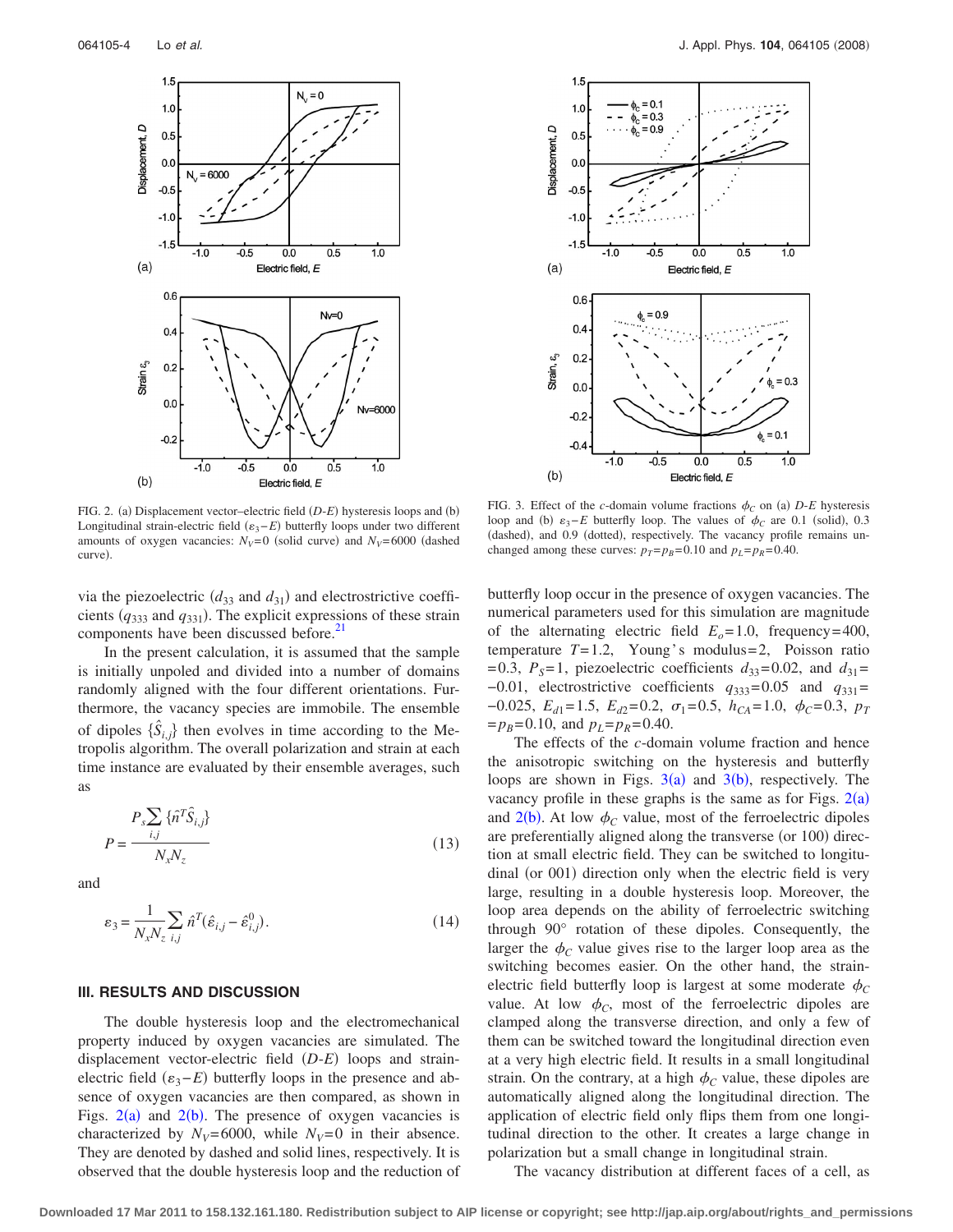<span id="page-4-0"></span>

FIG. 4. Effect of probabilities of an oxygen vacancy at different positions of a cell on (a)  $D$ -*E* hysteresis loop and (b)  $\varepsilon_3$ -*E* butterfly loop. The vacancy profiles for these curves are (i)  $p_T = p_B = 0.05$ ,  $p_L = p_R = 0.45$  (solid), (ii)  $p_T$  $=p_B=0.10$ ,  $p_L=p_R=0.40$  (dashed), and (iii)  $p_T=p_B=0.45$ ,  $p_L=p_R=0.05$  (dotted). The *c*-domain volume fraction for all cases is  $\phi_C = 0.3$ .

characterized by the corresponding probabilities, also influences the alignment of ferroelectric dipoles. Its effects on the hysteresis and butterfly loops are manifested in Figs.  $4(a)$  $4(a)$ and  $4(b)$  $4(b)$ , respectively. For small  $p_T$  and  $p_B$  values (or equivalently large  $p<sub>L</sub>$  and  $p<sub>R</sub>$  values), as denoted by solid and dashed lines, most of the vacancies are on the left or right faces of the cell, while few of them are on the top or bottom faces. Consequently, this configuration encourages the transverse alignment for the ferroelectric dipoles. It has a similar effect as in the low  $\phi_C$  case, i.e., the emergence of double hysteresis loops and the downward shifting of the butterfly loops. At high  $p_T$  and  $p_B$  values, as denoted by the dotted line, ferroelectric dipoles are preferentially aligned along the longitudinal direction. The double hysteresis loop disappears and is replaced by an ordinary one. Similarly, the butterfly loop area is also reduced because most of the ferroelectric dipoles are already along the longitudinal direction, irrespective of the electric field. The loop area depends on the fraction of dipoles undergoing 90° rotation. A large fraction results in the large loop area and vice versa. A strong clamping of ferroelectric dipoles along the transverse direction or their preferential alignment along the longitudinal direction results in a small fraction. On the contrary, a large fraction can be obtained under the following condition. The ferroelectric dipoles are preferentially aligned along the transverse direction and are switchable by the application of a longitudinal electric field. The electromechanical property is governed by the butterfly loop area. The piezoelectric coefficient can be determined by  $d_{33} = \Delta \epsilon_3 / \Delta E$ , where  $\Delta \epsilon_3$  is the change in longitudinal strain over a cycle and  $\Delta E$  the change in electric field. The presence of oxygen vacancies does not necessarily reduce the area. As introduced earlier, the alignment of these defect dipoles along the transverse direction dictates the amount of ferroelectric dipoles that can be switched through 90° rotation. It has been shown before that the electromechanical effect is predominantly contributed by 90° rotations. $1-4$  Thus the vacancy profile can strongly influence the electromechanical property. Hou *et al.*[16](#page-5-12) have carefully controlled the amount of oxygen vacancies in their experimental investigation on  $0-3$  wt % MnO<sub>2</sub>-doped  $Pb[(Zn_{1/3}Nb_{2/3})_{0.20}-(Zr_{0.50}Ti_{0.50})_{0.80}]O_3$  system and obtained an optimal electromechanical response by  $1\%$  MnO<sub>2</sub> doping. Zhang *et al.*<sup>[24](#page-5-20)</sup> have also obtained similar enhanced electromechanical properties in  $MnO_2$ -doped  $(Ba_{0.95}Sr_{0.05})TiO_3$  ceramics. From both of these experiments,  $MnO<sub>2</sub>$  is an acceptor dopant, creating oxygen vacancies.

In this simulation work, it is assumed that oxygen vacancies are symmetrically distributed with respect to the top and bottom faces, as well as left and right faces. Any asymmetric distribution of oxygen vacancies over a cell (i.e.,  $p_T \neq p_B$  or  $p_L \neq p_R$ ) or over the sample (i.e.,  $L_{z1} \neq L_{z2}$ ) results in the shift of the hysteresis loops, which is conventionally known as imprint effect. However, the asymmetric distribution of oxygen vacancies is beyond our present discussion.

From the simulation results, it can be concluded that the existence of double hysteresis loop is attributable to the conformal alignments of ferroelectric dipoles and the defect dipoles along the transverse direction. When these two alignments are mutually perpendicular, the effect induced by one of them might be cancelled out by the other and only an ordinary hysteresis loop can be obtained. This result is consistent with the conclusion drawn by Ren and Zhang $8,14$  $8,14$  after their investigation on the aged BaTiO<sub>3</sub> samples. They suggested that oxygen vacancies were generated by lower valence doping such as MnO. After aging these samples, the diffusion of oxygen vacancies results in symmetryconforming property, in which the alignment of the defectdipoles conforms with the direction of the spontaneous polarization. Both the measured polarization and driving electric field are perpendicular to the former alignments. Even though their system was  $BaTiO<sub>3</sub>$  while our present case is Pb( $Ti_{1-x}Zr_x$ )O<sub>3</sub>, both of them have identical crystal structure and of the same displacive-type ferroelectricity. The direction of spontaneous polarization in a tetragonal cell is along its elongated axis. If this axis is along the transverse (or 100) direction, then the sample is dominated by *a*-domains with a small  $\phi_c$  value. However, a small  $\phi_c$  value alone is not enough to produce the double hysteresis loop, as depicted by the dotted line in Fig.  $4(a)$  $4(a)$ . In this case, defect dipoles are predominately along the longitudinal direction (with large  $p_T$  and  $p_B$  values). These defect dipoles encourage the longitudinal alignment of ferroelectric dipoles, canceling out the effect of small  $\phi_c$  value. Similarly, the transverse defect dipoles alone do not result in double hysteresis loop. For instance, the dotted line in Fig.  $3(a)$  $3(a)$  represents the case where most of the defect dipoles are transversely aligned, the *D*-*E* relation is restored to an ordinary hysteresis loop under a large  $\phi_c$  value. In summary, a double hysteresis loop occurs only when the defect-dipole alignment conforms with the direction of the spontaneous polarization, which is